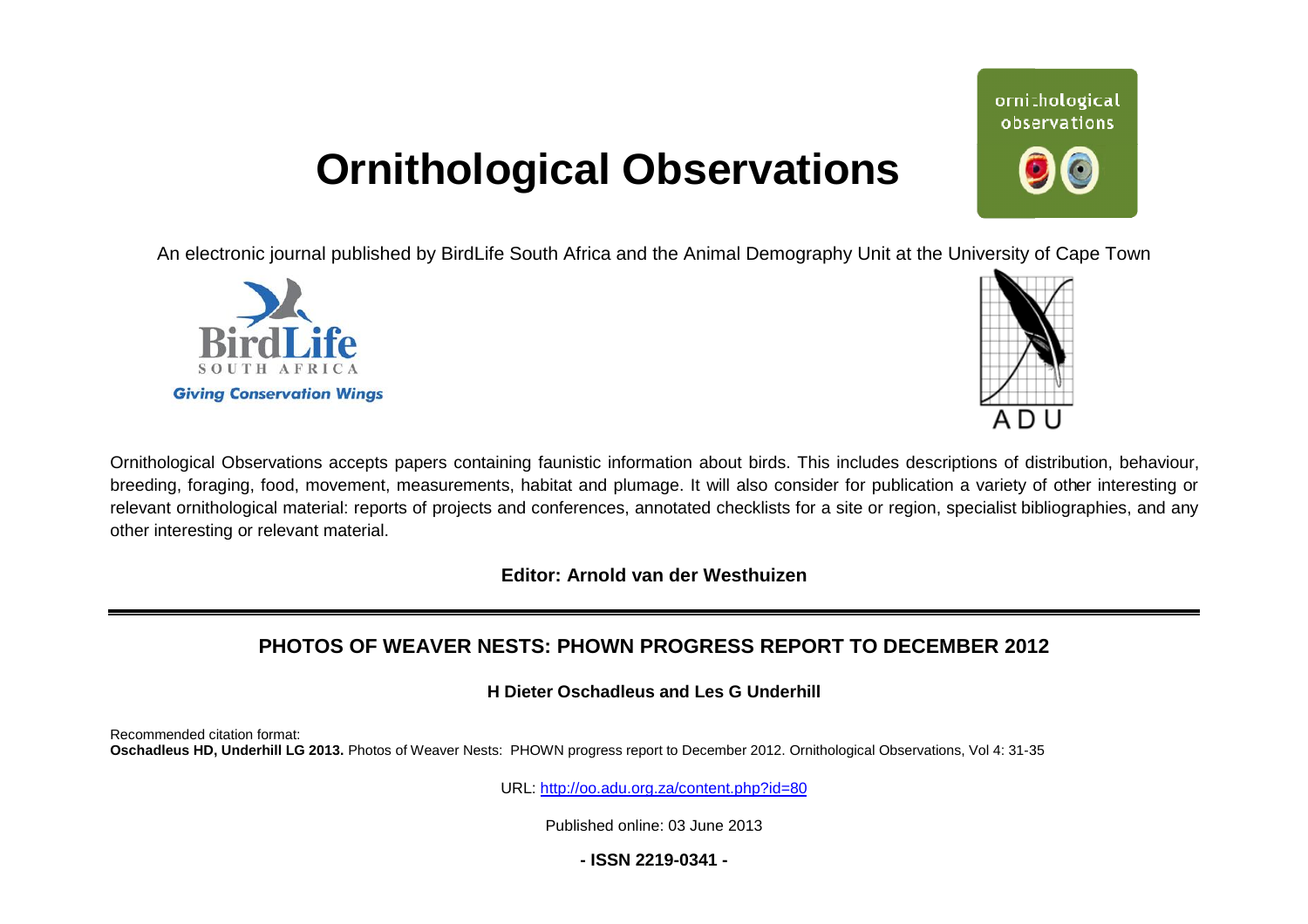

## **PHOTOS OF WEAVER NESTS: PHOWN PROGRESS REPORT TO DECEMBER 2012**

*H. Dieter Oschadleus\* & Les G. Underhill*

*Animal Demography Unit, Department of Biological Sciences Sciences, University of Cape Town, Rondebosch, 7701, South Africa Africa* 

\* Corresponding author: [doschadleus@gmail.com](mailto:doschadleus@gmail.com)

The weavers (Ploceidae) are arguably the most interesting family of birds on the continent of Africa, from a variety of perspectives. Lack (1968) reviewed the ecological adaptations for breeding in some 10 000 bird species. In this broad review, he devoted four chapters to the Passerines, the order that contains about 50% of the world's birds. He recognized that the weavers were so exceptional and so interesting, that he devoted one of these four chapters to them: "the Ploceidae are discussed here in greater detail than any other family of birds". uably the most interesting family of<br>om a variety of perspectives. Lack<br>adaptations for breeding in some<br>review, he devoted four chapters to<br>ontains about 50% of the world's<br>avers were so exceptional and so<br>f these four ch **EXENTS: PHOWN PROGRESS**<br> **EXERCTS:** PHOWN PROGRESS<br> **EXERCT TO DECEMBER 2012**<br> **IDENT TO DECEMBER 2012**<br> **IDENT TO BELOCUST TO SOUTH Africa the mean of Biological Sciences,<br>
<b>EXERCT TO SCILCO FOR THE CONDUCT ACT TO SECT T** 

Some key factors which make the Ploceidae an incredibly valuable resource for ornithological research in Africa are:

- There are 117 species, of which the majority, 112 species, are endemic to Africa and the Indian Ocean islands. Many weavers are widespread and abundant. The weavers include bishops and widows, queleas, buffalo weavers, sparrow weavers, social weavers, malimbes and fodies. Most species are relatively easy to study; fieldwork sites are therefore numerous, so that travel costs are not huge.
- Several species have pest status, raising food security issues. The Red-billed Quelea *Quelea quelea* is *Africa's Feathered*

the most numerous land bird in the world (Mundy & Jarvis 1989).

- Several colonial-breeding species have taken to building nests on electricity transmission pylons, causing power outages, and raising energy security issues. .
- 19 species have threat status; seven species are listed as 19 species have threat status; seven species are listed as<br>Endangered, six are Vulnerable, and the remainder are Nearthreatened.
- There is enormous variability within the family: nest dispersion, pair-bond, diet and habitat. This facilitates comparative studies in evolutionary biology (Craig 2010). pair-bond, diet and habitat. This facilitates comparative studies in<br>evolutionary biology (Craig 2010).<br>1. There are contrasts between breeding systems: mono
	- gamous and polygynous, solitary nesters and massive colonies,
	- 2. Most weaver species and granivorous but some are insectivorous,
	- 3. There are forest, savannah, grassland and montane species
	- 4. There are species in which males acquire extremely ornamental breeding plumage to species in which there is no breeding plumage at all.
	- 5. Within all these ecological contrasts, there are species which adopt intermediate positions.

Against this backdrop, **PHO**tos of **W**eaver **N**ests (PHOWN) started in June 2010 as a Virtual Museum project of the Animal Demography Unit (ADU). PHOWN has three main aims: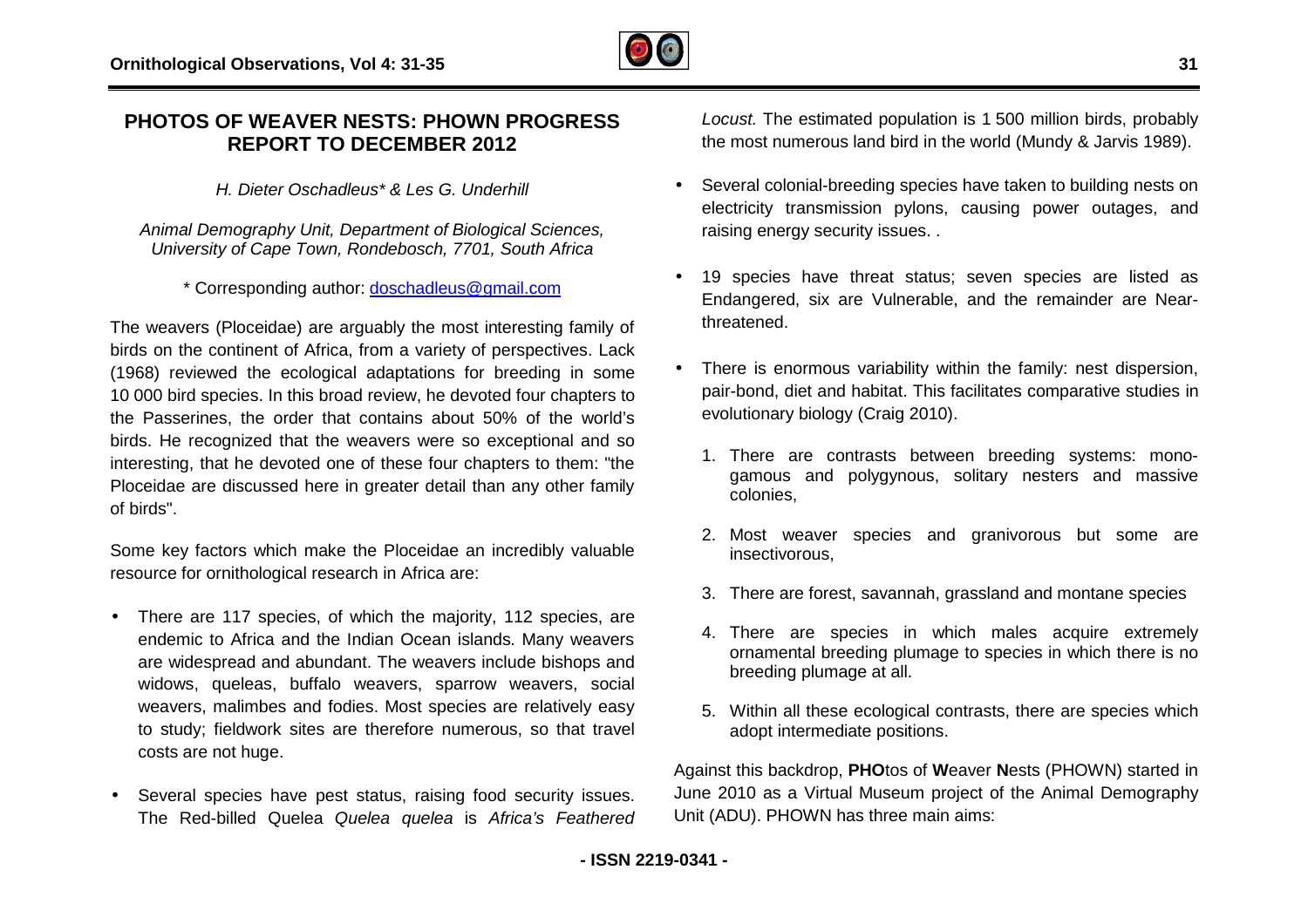

- to collect data on the breeding distribution of weavers (this is usually, but not always, similar to the bird's distribution),
- to collect data on the variation of colony sizes (at least in colonial species), and
- to collect ecological breeding data (e.g. other species roosting or breeding in weaver nests, nesting associations with other species, nest predation).

Other uses of PHOWN data include breeding densities if an area has been surveyed for all colonies or nests. The data can also be used for long term monitoring (and thus climate change studies) where participants monitor colonies on an annual basis. to collect ecological breeding data (e.g.<br>breeding in weaver nests, nesting<br>species, nest predation).<br>Other uses of PHOWN data include breedincen surveyed for all colonies or nests. The<br>price in monitoring (and thus climat

#### **PHOWN total records**

The Virtual Museums are designed for participants to upload photos, but project managers also upload other records, e.g. specimen records. In PHOWN nest record card data has been uploaded (and more will be uploaded in the future). In this report, all PHOWN records are summarized, unless only photo records are specified.

The annual increase in records has been dramatic. In the six months of 2010 that the project was active, 438 records were accepted, then 1348 records in 2011 and 3418 in 2012.

#### **PHOWN species**

The species with the most records were Southern Masked Weaver, Cape Weaver and Village Weaver, (see Table 1 for the top 15 species).

62 of 117 species had photographic PHOWN records by the end of 2012, and an additional three species have records without photos. There are still many common weaver species without PHOWN records, so be the first to submit one of these!

*Table 1: Top 15 species (most number of PHOWN records), 2010 2010- 2012* 

| <b>Species</b><br>code | <b>Name</b>                                           | n    |
|------------------------|-------------------------------------------------------|------|
| 803                    | Southern Masked Weaver Ploceus velatus                | 1510 |
| 799                    | Cape Weaver Ploceus capensis                          | 877  |
| 797                    | Village Weaver Ploceus cucullatus                     | 793  |
| 783                    | Sociable Weaver Philetairus socius                    | 481  |
| 780                    | White-browed Sparrow-Weaver <i>Plocepasser mahali</i> | 254  |
| 808                    | Southern Red Bishop Euplectes orix                    | 196  |
| 791                    | Spectacled Weaver Ploceus ocularis                    | 105  |
| 800                    | Eastern Golden Weaver Ploceus subaureus               | 104  |
| 779                    | Red-billed Buffalo-Weaver Bubalornis niger            | 88   |
| 804                    | Thick-billed Weaver Amblyospiza albifrons             | 88   |
| 792                    | Lesser Masked Weaver Ploceus intermedius              | 77   |
| 793                    | Red-headed Weaver Anaplectes rubriceps                | 74   |
| 796                    | Chestnut Weaver Ploceus rubiginosus                   | 74   |
| 801                    | Holub's Golden Weaver Ploceus xanthops                | 49   |
| 790                    | Dark-backed Weaver Ploceus bicolor                    | 40   |

#### **PHOWN participants**

206 participants have contributed photo records to PHOWN to the end of 2012. Nest Record Card observers are not included in this section. The top 20 are listed in Table 2.

Most records were submitted by Pieter Cronje, a human rights lawyer, with a total of 1540 records submitted to the end of 2012. The bulk of his data comes from surveying weavers in eastern Pretoria, particularly Southern Masked Weavers, and the area north of Durban (mostly Village Weavers).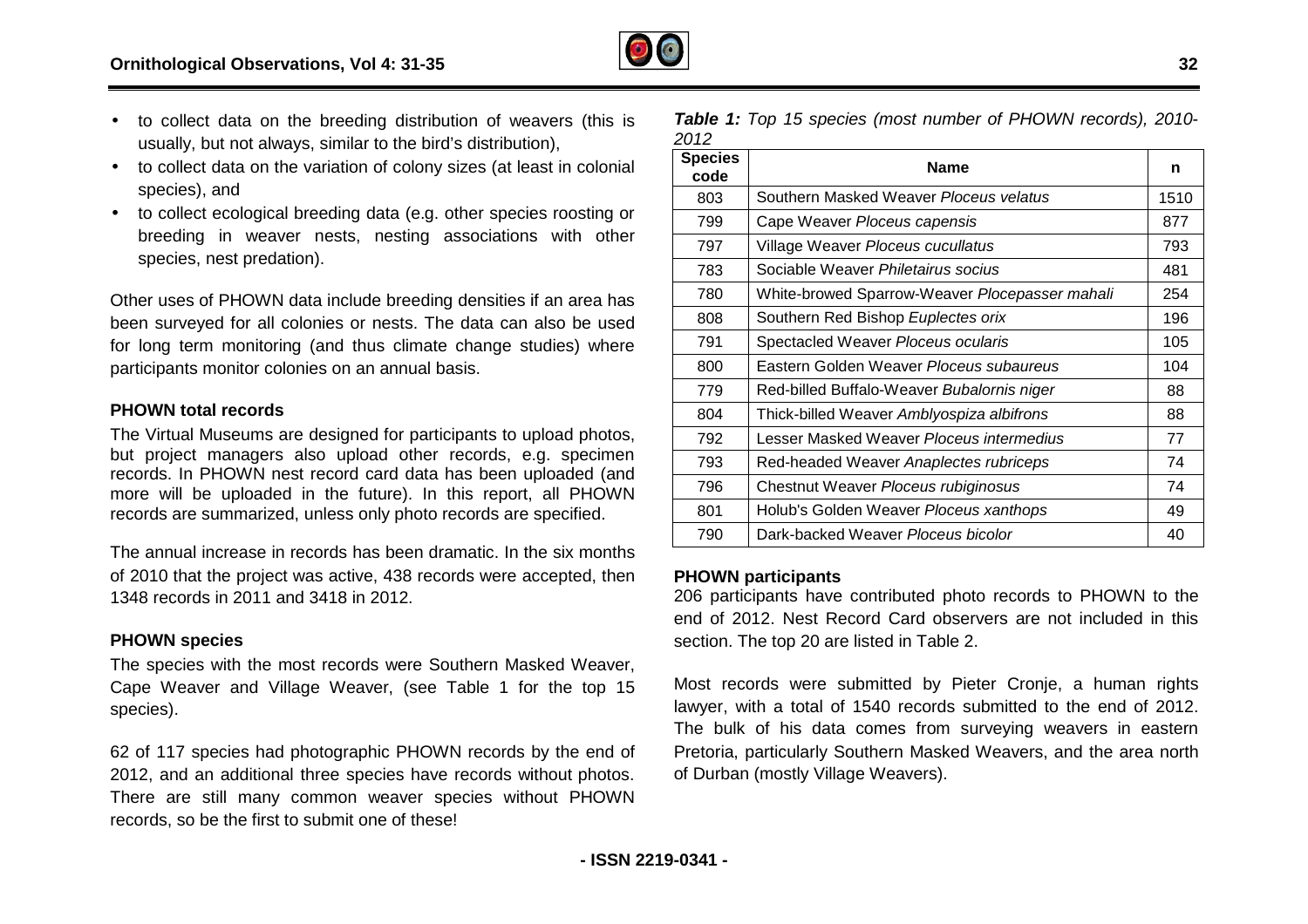

| Table 2: Top 20 participants in PHOWN, 2010-2012 |
|--------------------------------------------------|
|--------------------------------------------------|

|                         | Table 2: Top 20 participants in PHOWN, 2010-2012                                                                                                              |      |                            | Table 3: Top 10 countries with PHOWN records, 2010    |                     |                                |
|-------------------------|---------------------------------------------------------------------------------------------------------------------------------------------------------------|------|----------------------------|-------------------------------------------------------|---------------------|--------------------------------|
| Rank                    | <b>Participant</b>                                                                                                                                            | n    | Rank                       | Country                                               | n                   |                                |
| $\mathbf{1}$            | P Cronje                                                                                                                                                      | 1540 |                            | South Africa                                          | 4611                |                                |
| $\overline{2}$          | <b>HD Oschadleus</b>                                                                                                                                          | 1246 | $\overline{2}$             | Namibia                                               | 236                 |                                |
| 3                       | A Zaloumis                                                                                                                                                    | 182  | 3                          | Angola                                                | 155                 |                                |
| $\overline{\mathbf{4}}$ | <b>RL Thomson</b>                                                                                                                                             | 159  | 4                          | Kenya                                                 | 150                 |                                |
| 5                       | <b>AM Archer</b>                                                                                                                                              | 154  | 5                          | Tanzania                                              | 47                  |                                |
| 6                       | A van Vuuren, S Swarts                                                                                                                                        | 150  | 6                          | Ethiopia                                              | 33                  |                                |
| $\overline{7}$          | R Covas                                                                                                                                                       | 112  | 7                          | Zimbabwe                                              | 28                  |                                |
| 8                       | <b>RJ Nuttall</b>                                                                                                                                             | 106  | 8                          | Zambia                                                | 20                  |                                |
| 9                       | C Wilson                                                                                                                                                      | 70   | 9                          | Mozambique                                            | 17                  |                                |
| 10                      | C Reiman                                                                                                                                                      | 65   | 10                         | Sierra Leone                                          | 17                  |                                |
| 11                      | SJ Schultz, B Schultz                                                                                                                                         | 63   |                            |                                                       |                     |                                |
| 12                      | M James                                                                                                                                                       | 56   |                            | Ukraine<br><b>Germany</b><br>France                   | Kazakhstan          | Mongolia                       |
| 13                      | D de Swardt                                                                                                                                                   | 54   |                            | Italy<br>Spain<br><b>Turkey</b>                       |                     |                                |
| 14                      | <b>DM Harebottle</b>                                                                                                                                          | 51   |                            | Iraq                                                  | Afghanistan<br>Iran | China                          |
| 15                      | <b>JA Heymans</b>                                                                                                                                             | 48   |                            | Egypt<br>Algeria<br>Libya                             | Pakistan            |                                |
| 16                      | D Brown                                                                                                                                                       | 47   |                            | krabia<br>Sud                                         |                     | India                          |
| 17                      | H van Zijl, G van Zijl                                                                                                                                        | 46   |                            |                                                       |                     |                                |
| 18                      | R Kadis R, A Kadis                                                                                                                                            | 39   |                            |                                                       |                     |                                |
| 19                      | D Jansen                                                                                                                                                      | 39   |                            |                                                       |                     | Indo                           |
| 20                      | L Steenberg                                                                                                                                                   | 37   |                            |                                                       |                     |                                |
|                         | <b>PHOWN regions</b><br>There are PHOWN records from 28 countries (Fig. 1); the top 10 are<br>listed in Table 3. The natural range of weavers covers about 60 |      | South<br>Atlantic<br>Ocean |                                                       | adagascar           | Indian<br>Ocean                |
|                         | countries, in sub-Saharan Africa, southern Asia and the Indian                                                                                                |      |                            |                                                       |                     | Map data @2013 MapLink, Tele A |
|                         | Ocean islands. Most PHOWN records were from South Africa and                                                                                                  |      |                            | Fig 1 - Distribution of weaver breeding records, PHOW |                     |                                |
|                         | Namibia. Species richness map for South Africa from the Virtual                                                                                               |      |                            |                                                       |                     |                                |

#### **PHOWN regions**

There are PHOWN records from 28 countries (Fig. 1); the top 10 are listed in Table 3. The natural range of weavers covers about 60 countries, in sub-Saharan Africa, southern Asia and the Indian Ocean islands. Most PHOWN records were from South Africa and Namibia. Species richness map for South Africa from the Virtual Museum web shows hot spots from Mpumulanga, Gauteng, KwaZulu-Natal coast and Cape Town (Fig. 2).

#### Table 3: Top 10 countries with PHOWN records, 2010-2012

| Rank           | <b>Country</b> | n    |
|----------------|----------------|------|
| 1              | South Africa   | 4611 |
| 2              | Namibia        | 236  |
| 3              | Angola         | 155  |
| 4              | Kenya          | 150  |
| 5              | Tanzania       | 47   |
| 6              | Ethiopia       | 33   |
| $\overline{7}$ | Zimbabwe       | 28   |
| 8              | Zambia         | 20   |
| 9              | Mozambique     | 17   |
| 10             | Sierra Leone   | 17   |



**Fig 1** – Distribution of weaver breeding records, PHOWN 2010-2012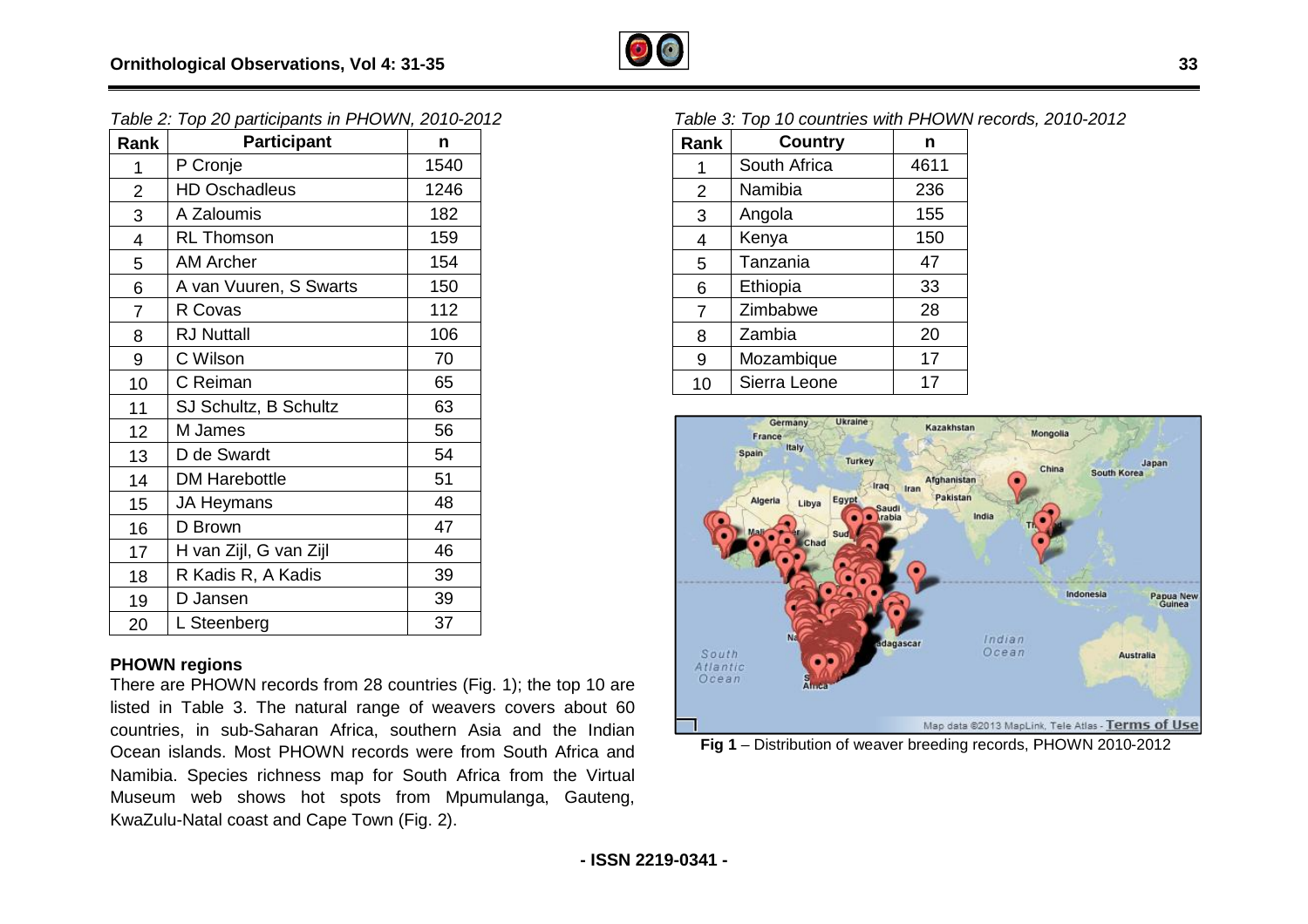





#### **Travel for PHOWN**

In 2012 funding was received for WRAP (Weaver Research Africa Project). This funding was largely to promote PHOWN. Local talks and workshops on PHOWN were presented in KwaZulu-Natal, the Eastern Cape and Cape Town. Internationally, talks were pre presented at the Namibian Bird Club 50th anniversary, and workshops were held in Kenya. At the 13th Pan-African Ornithological Congress in Arusha, a round table discussion, a plenary and a weaver Arusha, a round table discussion, a plenary and a weaver<br>symposium were presented. A successful one-day conference on weavers was held on 26 January 2013 (forming part of the 2012 funded events). Details of these events are shown in Appendix 1.

#### **Weaver Wednesday and listserver**

The ADU started a daily series on biodiversity news items, including Weaver Wednesday which sees a different weaver species summarized weekly. Initially a weaver species was chosen from each of the 16 genera. During 2012, 28 weaver species were covered, with each species account having a map, some photos of the birds and nests, and text about the bird and its breeding. avers was held on 26 January 2013 (forming part of th<br>ded events). Details of these events are shown in Appendia<br>vaver Wednesday and listserver<br>e ADU started a daily series on biodiversity news items, in<br>aver Wednesday whi

During 2012 a listserver for a weaver interest group was set up and there are over 200 subscribed people, largely PHOWN participants.

**- oo0oo -** 

#### **Acknowledgements**

The ADU weaver research in 2012 was funded by the Project for the Enhancement of Research Capacity (PERC), University of Cape Town. Barry Schultz provided helpful comments on this paper.

### **References**

**Craig AJFK 2010.** Family Ploceidae (weavers). Handbook of the birds of the world, Vol. 15. Barcelona: Lynx Edicions: 74-197.

**Lack D 1968.** Ecological adaptations for breeding in birds. London: Methuen.

**Mundy PJ, Jarvis MJF (eds). 1989.** Africa's feathered locust. Harare: Baobab Books.